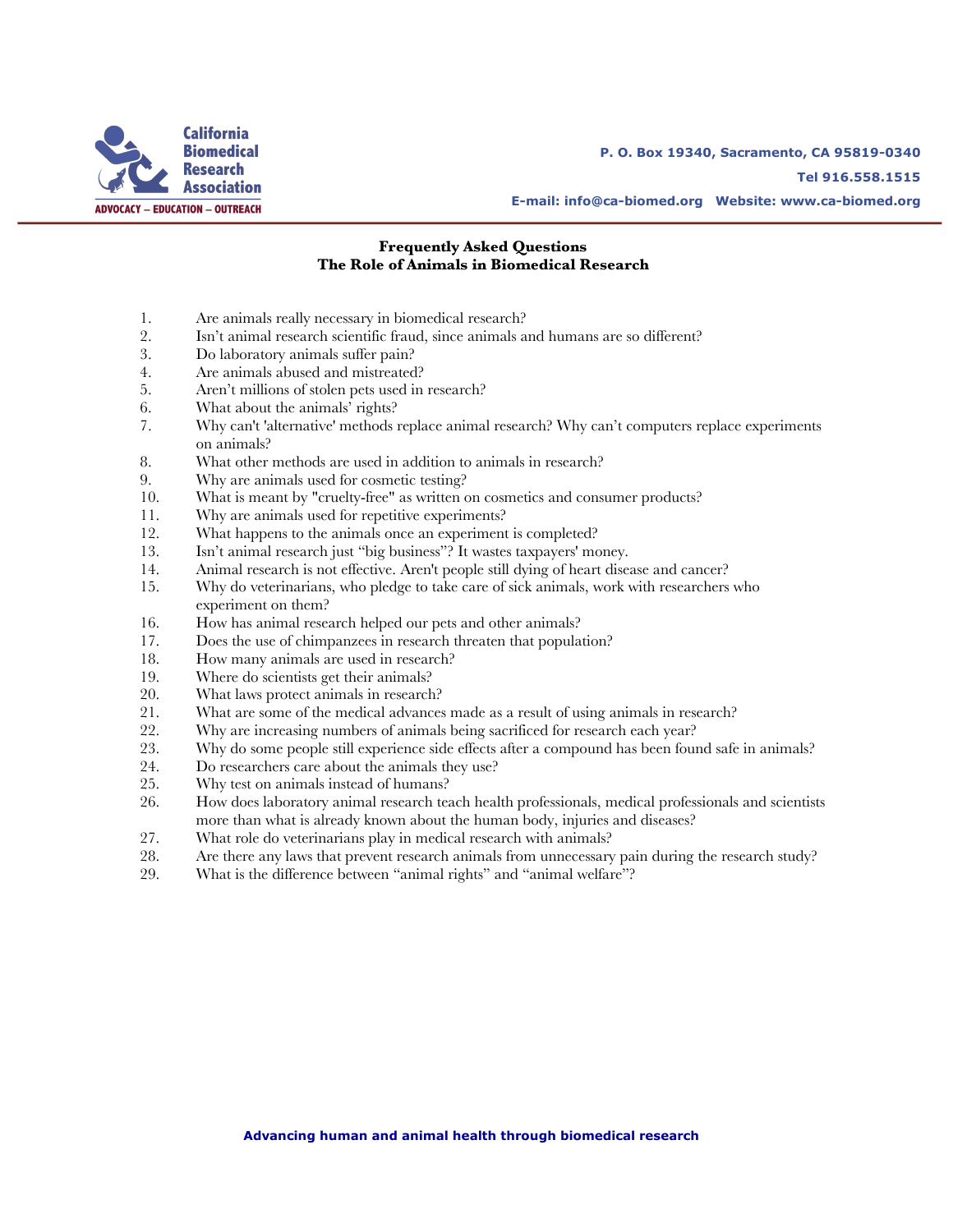#### **1. Are animals really necessary to biomedical research?**

Under federal law and many international treaties and agreements, it is illegal to experiment on humans, and human clinical trials must be predicated on animal studies. According to the Nuremburg Code, drawn up after World War II, any experiments on humans ". . . should be designed and based on the results of animal experimentation." (The Nazis outlawed all animal experimentation, but allowed experiments on prisoners in concentration camps). The Declaration of Helsinki, adopted in 1964 by the 18th World Medical Assembly and revised in 1975, also states that medical research on human subjects "should be based on adequately performed laboratory and animal experimentation." Under the Food and Drug Administration, permission to conduct clinical (human) trials will only be granted after the review and approval of an Investigational New Drug application (IND). This extensive process must demonstrated safety and effectiveness in animal models for FDA review, and approval. No new drug may be marketed in the United States without final approval by the FDA.

Human biological systems are complex, therefore it is necessary to research and test with animals that are similar to humans to obtain reliable and effective results. New drugs, devices, or procedures must receive legal approval from the federal Food & Drug Administration (FDA) before use in humans.

In fact, almost every major medical advancement in the last century is due to research with animals. Research on animals provides necessary information to predict how a new drug or procedure will affect a human. Such medical advancements include, prevention of measles, diphtheria, mumps, whooping cough and polio. Medications to treat mental illness, chemotherapy to treat cancer, antibiotics to treat infectious diseases, heart and cardiovascular surgery, and organ transplants are some of the additional medical benefits from animal research. Scientists must test medical treatments for effectiveness, and new drugs for safety before using them on humans. Small animals especially bred for laboratory use, usually rats and mice, are used to identify any undesired side effects of new drugs, such as infertility, miscarriage, birth defects, liver damage and cancer-causing potential. Once new drugs are proven safe in animal studies, they may be used in clinical studies on human volunteers, who then have the assurance that they may fare better - and will not do worse - than if they were given standard treatment or no treatment at all. New surgical techniques also must be carefully devised and tested in living, breathing, whole organ systems with pulmonary and circulatory systems much like those in humans. The physicians and physicians-in-training who perform today's delicate cardiac, ear, eye, pulmonary and brain surgeries must develop the necessary skills before patients' lives are entrusted to their care. Neither computer models, cell cultures, or artificial substances can yet simulate flesh, muscle, blood, bone and organs working together in the living system. If we were to abolish the use of live animals entirely, we would be unable to investigate the effects of how one system (for example, the nervous system) interacts with another (for example, the immune system or the endocrine system), while monitoring side effects (effects on respiration, kidney function, or heart rate). For specific examples, read about research on birth defects and implications for microsurgery.

## **2. Isn't animal research scientific fraud, since animals and humans are so different?**

There are many similarities between humans and various species of animals. For example, much of what we know about the immune system has come from studies with mice. Cats have helped us know more about sleep disorders such as SIDS, sleep apnea and epilepsy. Cats represent *less* than 1% of animals used in research. Their contributions are valuable, not only to humans but to the feline population. Vaccines for feline leukemia and feline distemper were developed using cats. Other studies involving cats cover vision disorders (such as lazy eye), the nervous system, and toxoplasmosis, which is caused by a parasite that can infect humans. Dogs also represent less than 1% of animals used in research. A vaccine for canine parvovirus was developed using the dog model. This animal has contributed to our understanding of diabetes and to the development of the heart-lung machine and the first successful kidney transplant. Much of what we know about the human heart and lungs has come from studies with dogs. Primates share 98% of human genes. Much of what we know about the brain, heart disease, Alzheimer's Disease, AIDS, viruses, hepatitis and cancer has come from monkeys and chimpanzees. Mice have contributed to our understanding of cancer, aging, and immunology (including AIDS). Rats are used as models for Alzheimer's Disease, hypertension, diabetes, cancer, and dental studies. Rabbits have contributed to studies involving the immune system, eyes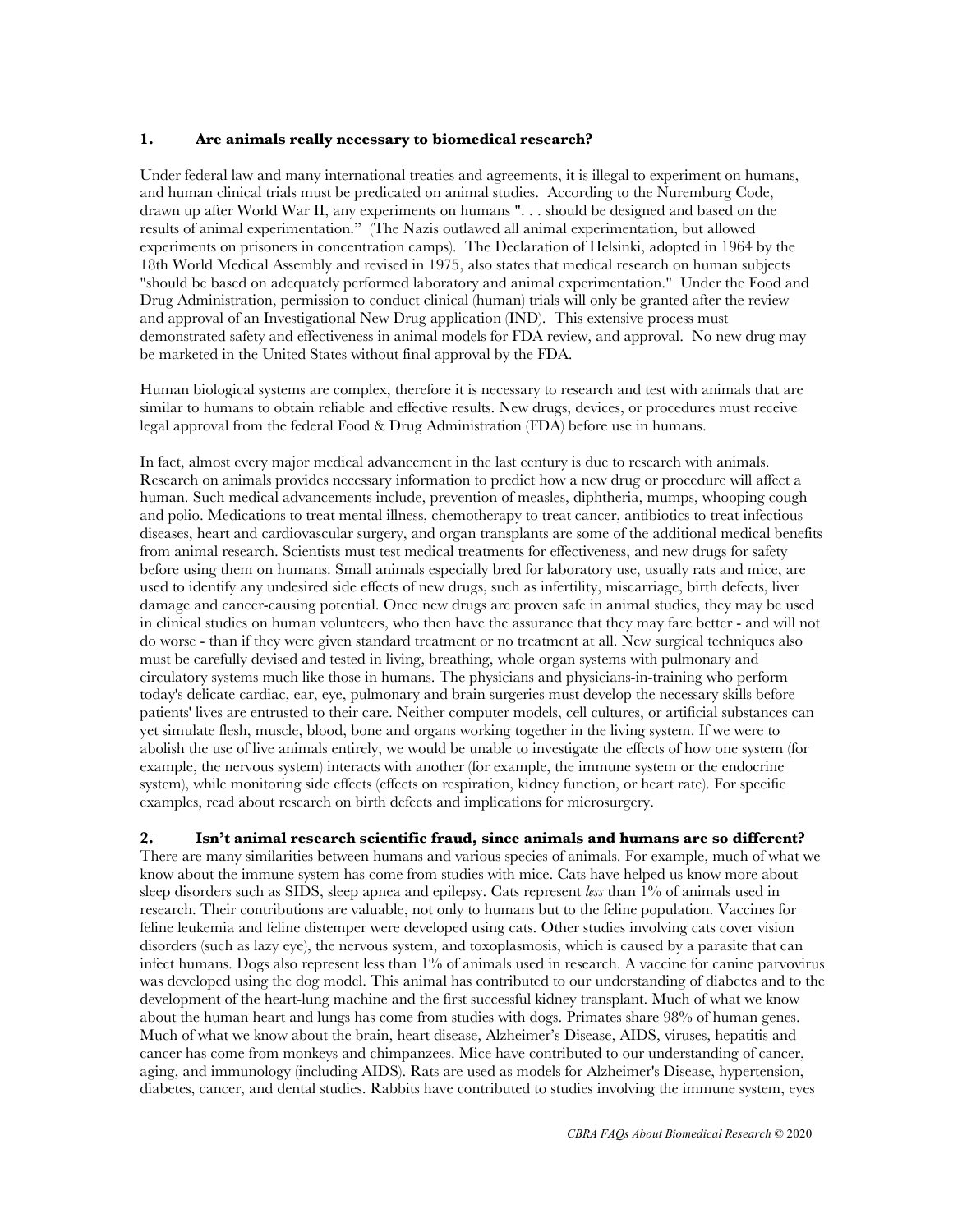and ears, and cholesterol. Pigs have hearts very similar to ours, which has led to the development of new drugs for heart disease. Pigs have also contributed to studies on skin disease and burn treatments. Primate research has led to many valuable medical breakthroughs. The polio vaccine was developed using primates, as was the treatment of the Rh factor. Other research areas involving primates include malaria, heart disease, and dental research. Sheep were used in finding a vaccine for anthrax. This is a bacterial disease that affects cattle and can be transmitted to humans. Sheep are also models for treatment of kidney failure. Woodchucks are used in studies of Hepatitis B. This viral disease not only affects humans, but animals and wildlife. Guinea pigs are used in nutritional studies as well as studies of the immune system. Fish (many species) are used in studies of liver cancer, diabetes, immune systems, vision, and heart disease.

## **3. Do laboratory animals suffer pain?**

The use of animals in research and testing is strictly controlled. Veterinarians and their staff are very involved in the care and treatment of laboratory animals. Their job is to ensure that the animals are given proper drugs to eliminate pain or discomfort. Researchers realize the use of animals is a privilege, and those animals that are helping us unlock the mysteries of disease, deserve our respect and the best possible care. Also, a healthy and well-treated animal will provide more reliable and valid scientific results.

## **4. Are animals abused and mistreated?**

Poor animal care is bad research. In addition, mistreatment of animals can cause government agencies to fine and/or close down a research facility. Research funds could be stopped. A researcher convicted of cruelty to animals can be suspended or dismissed, fined or even jailed. The animal rights movement usually relies on a handful of instances that occurred in the 1970s and early 1980s to bolster their claim that animals in research are being abused 'behind closed doors' at a medical facility. Federal legislation on the 1980s significantly strengthened the rules and regulations of animal care to prevent this. In fact, many of the pictures of animals depicted in 'alleged abused situations' are actually cases where the incidents were staged or the pictures were manipulated. In addition, pictures depicting routine animal care, such as spaying and neutering, are also used as pictorial "evidence" of animal experimentation. The fact is, in thousands of studies and experiments since 1980, NIH found only 14 instances in which sanctions were warranted. These sanctions ranged from investigator or institution reprimands, to suspension or loss of NIH funds. In that period, NIH suspended funding to four institutions. To date, only two projects ("Silver Spring Monkeys" study and a University of Pennsylvania baboon head injury project) have been terminated. Neither researcher involved in these cases was convicted of cruelty to animals.

## **5. Aren't millions of stolen pets used in research?**

A total of 75,000 dogs and 26,000 cats were used for education and research in 1998 in all research facilities in the United States. Approximately 50 percent of these animals were purpose-bred for research by United States Department of Agriculture (USDA )Class A Dealers and 35 percent were purchased from licensed USDA Class B dealers. Only the small remainder were obtained from pounds or shelters. USDA dealers must be licensed and follow rules by the USDA. Also, the government often inspects the dealers and research facilities to make sure research animals are not missing pets. Very few states allow dogs to be purchased for research from animal shelters or the pounds or from unlicensed dealers, the only source for the potential for domestic pets to enter research. According to the American Humane Association, between 8 to 10 million unclaimed dogs and cats are euthanized at the pounds and shelters each year because they were abandoned by their owners and not adopted. In few instances, some animals already scheduled to be killed by the pound or shelter may be released to research. Laws prohibiting the use of pound animals in research means that additional animals must be specially raised for research use, which increases costs and the total number of animal deaths. Forty percent of dogs and cats involved in research are specifically bred for this purpose. The rest are purchased from highly regulated Class B animal dealers or from pounds, where otherwise the animals would be put to death. The USDA mandates that animals procured from pounds must be held on the pound's premises for five days and on the dealer's premises for additional five or ten days. Therefore, the USDA-mandated holding period is ten to fifteen days, providing ample time for owners to locate lost pets, or for unwanted animals to find new homes. According to Merritt Clifton, editor of the animal rights publication *Animal People*, "...there simply isn't the demand now to sustain a high-volume market for stolen pets in medical research. No demand--no business." For more information of this topic, please see the CBRA Fact Sheet –The Pet Theft Myth.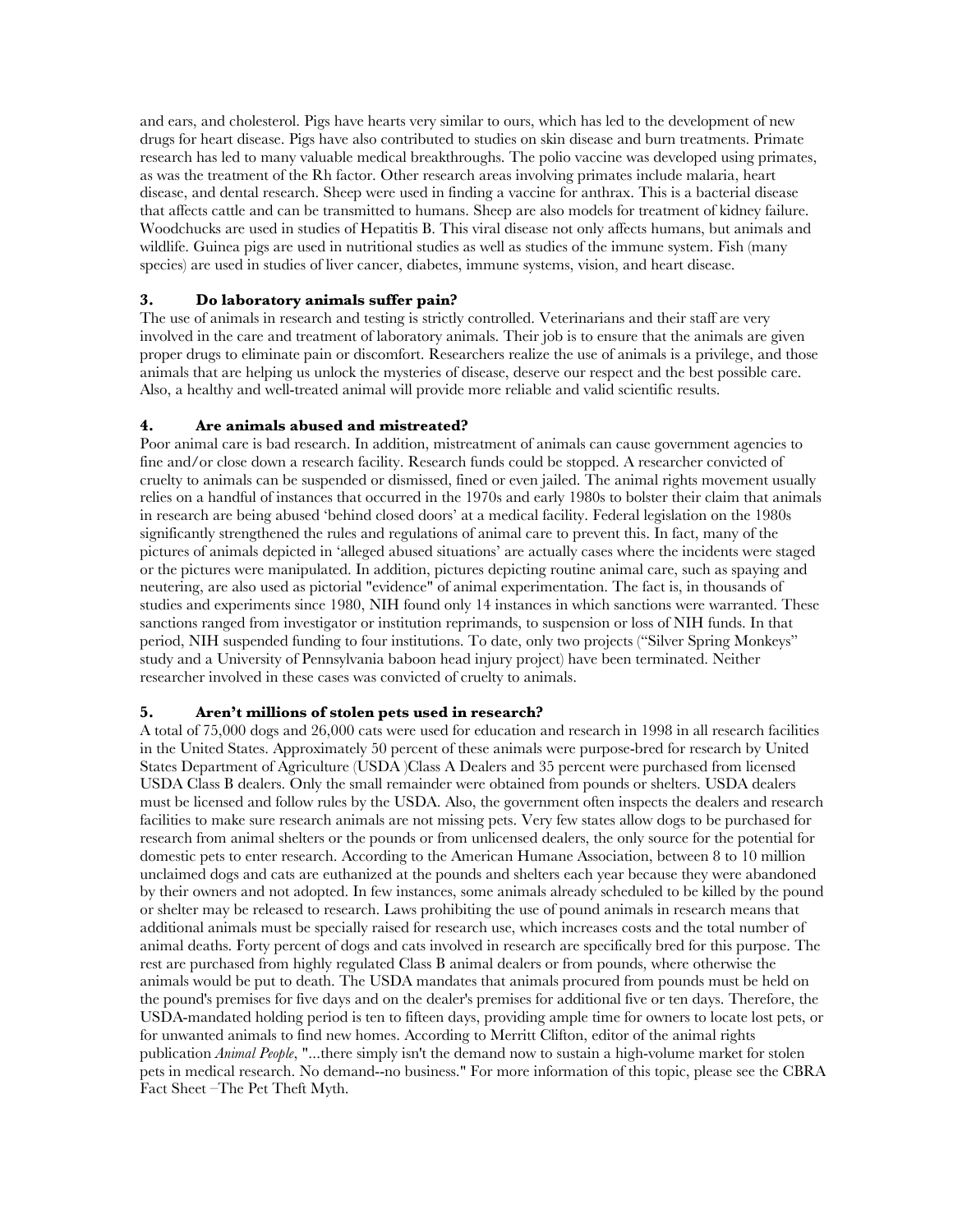## **6. What about the animals' rights?**

Biomedical researchers are strong advocated of animal welfare. It is important to understand the difference between animal rights and animal welfare. Scientists who use animals in research support animal welfare. They are obligated to give the animals respect, and ensure their health and well-being. To do otherwise, would be irresponsible and unethical. Ask yourself the question, "Do you value animals as equal to humans?" Animal rights groups believe animals are equal, or more valuable, than humans. Each of us must decide if we can accept, that in some cases, animals can be studied in research to help scientists find better treatments and cures to improve the health of humans and other animals.

## **7. Why can't 'alternative' methods replace animal research? Why can't computers replace experiments on animals?**

Whenever possible, researchers do use non-animal models. Computer models, cell cultures, and a number of research methods that complement animal studies are used today in biomedical research. Computer models are used to screen and determine a toxic level of substances in the beginning of an experiment. Cell and tissue studies are important adjuncts of biomedical research. More recently, computer models have become valuable additions to the array of research tools and techniques. But living systems are complex. The nervous system, blood and brain chemistry, gland and organ secretions, and immunological responses are all interrelated. It is impossible to explore, explain, or predict the course of many diseases or the effects of many treatments without observing and testing the entire living system. Therefore, final tests must be done on a living model. Blindness cannot be studied in bacteria, nor high blood pressure in tissue cultures. Surgery cannot be simulated on computers. To study many common and often devastating disorders, there is no choice but to work with animals whose organs are similar to those of human beings. In fact, following the recent development of these complementary research models, the USDA reports a reduction in the number of laboratory animals used in research. These computer models and other non-animal models are built using research data generated from earlier animal studies. Without the knowledge gained from this original animal research, non-animal models would have no basis and work not be available. To date, even the most sophisticated technology has not been able to mimic all the complicated interactions among cells, tissues and organs that occur in a living body. Significantly, scientists are bound by law to investigate these interactions before using a new drug or chemical compound in studies with people. In the early stages of a research study, non-animal models are used to predict amounts of a chemical compound that would cause irreversible harm to a live animal. It will then be tested in living animals, and later tested in living people. Incidentally, there are strong economic incentives to substitute research animals with computers or other complimentary non-animal methods *whenever* possible. Research animals are extremely expensive to purchase, house, and oversee during the research study.

## **8. What other methods are used in addition to animals in research?**

Mathematical and computer aids as well as cell, tissue and organ cultures are all useful in the preliminary stages of research. Mathematical models can improve on experiment's design and help predict an organism's response to varying levels of exposure to a particular chemical. Computer data banks offer the ability to share results with other researchers that reduces test duplication. Culture tests can give some information about a compound, but cannot predict how it will affect a living system. The only way to get a complete picture of how a substance or procedure will affect a living system is to test it.

## **9. Why are animals used for cosmetic testing?**

Testing these products on animals is necessary to ensure our safety. Up until 1938, our nation had no product safety testing laws. Consumers took their chances whenever they took drugs, applied cosmetics, or used cleaning products, art supplies, or industrial chemicals. In the 1930s, there were two cases where untested products caused tragedies: an eyelash dye resulted in numerous cases of blindness and at least one death, and a cough remedy caused 107 deaths. Congress responded in 1938 by passing The Federal Food, Drug and Cosmetic Act which required for the first time that all drugs be tested for safety before they are marketed. Today the Food and Drug Administration (FDA) is only one of several federal agencies that regulates the safety of various consumer products and chemicals. Cosmetics are listed under the category of product testing. Product safety testing makes sure that products, such as shampoo, deodorants, sunscreen and household cleaning products are safe when used as directed. The testing provides information for poison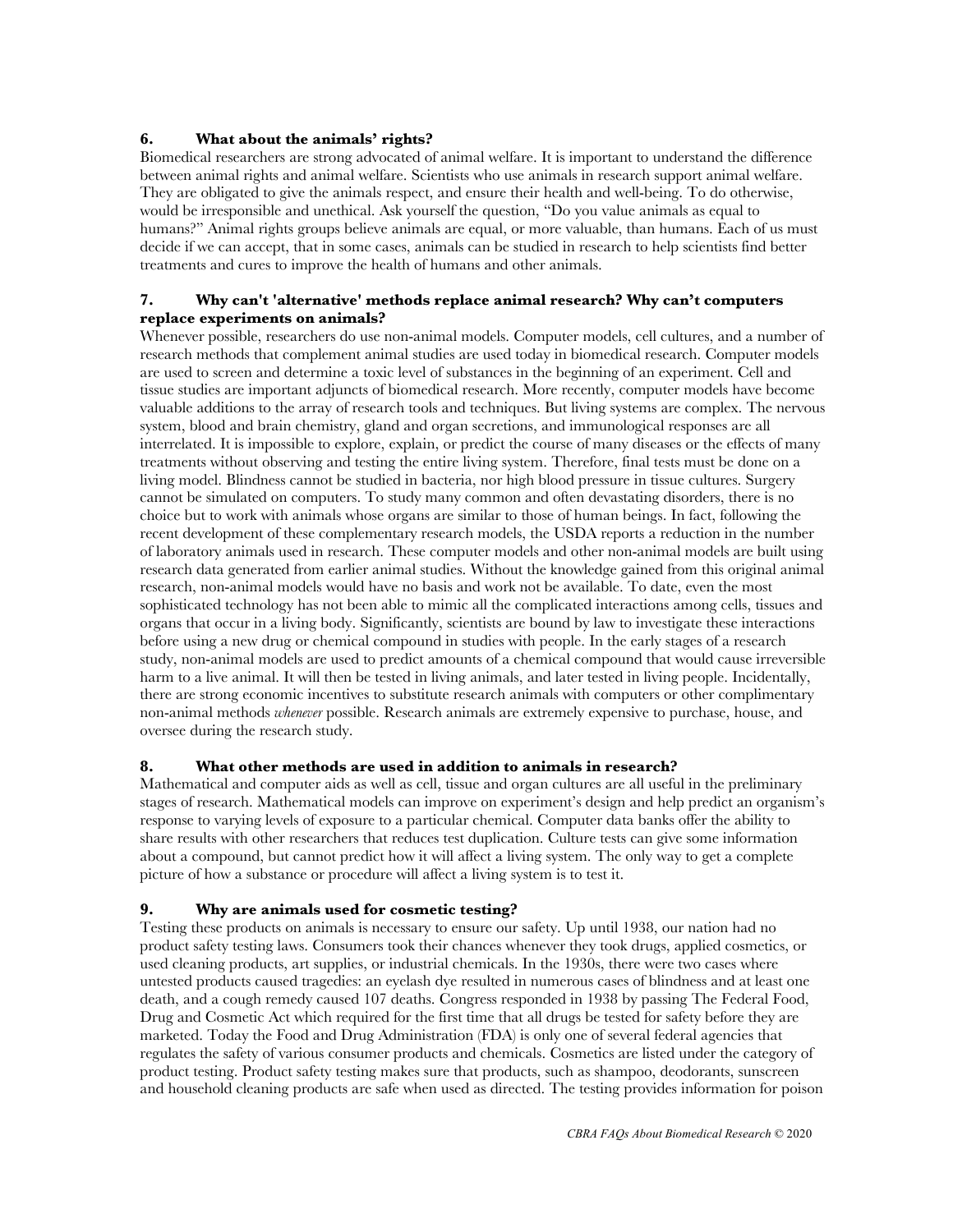control centers and emergency room doctors in the event a product is not used properly. Using products without first being tested can result in permanent harm, including blindness. Not all product testing involves animals. The federal regulations for the approval of new drugs or pesticides require animal test data, while cosmetic safety laws simply require that product safety be demonstrated. However, even where some animal data are required, animals are used sparingly, and every effort is made to keep the numbers to a minimum. Scientists first review existing data on the chemicals in the product. If their safety has already been established through prior animal testing and safe human use, no further animal tests may be needed. If the ingredients are very similar to ones already in use, non-animal tests using cell or tissue cultures may be all that is needed before proceeding directly to clinical studies with human volunteers. If a product includes new chemicals or involves a different kind of use (i.e., an aerosol spray instead of a skin ointment), then additional animal and non-animal tests may be needed to determine whether the new ingredients or new application pose a danger. Database research and computer analysis of the chemical structure or physical and chemical properties of the new ingredient may be used to predict likely effects. Animal tests are used when neither the existing safety information nor non-animal tests can provide enough information about how the compound could affect human or animal health or the environment.

**10. What is meant by "cruelty-free" as written on cosmetics and consumer products?**  The "cruelty-free" label is similar to a "low-fat" label in the grocery store, in that the implications are somewhat hidden from the public. Both are marketing strategies to sell a product by making it appear more desirable than another product. A dieter will soon learn he cannot lose weight by simply eating "fat-free" ice cream. He must also make sure the ice cream is low in sugar and low in calories. A woman buying a "cruelty-free" lotion may assume she is using a product that was not tested on research animals, but this claim is also misleading. In reality, all ingredients that make up lotions and cosmetics produced in the U.S. must have at one time undergone safety tests, generally using rodents, as required by federal laws enacted several decades ago. The federal government places high priority on public health and the safety of its residents. Product safety laws help protect us from harm, should these products accidentally get into the eyes or be ingested. Our laws address not only the safety of prescription eye drops, for example, but also the safety of lubricating drops sold over-the-counter without a doctor's prescription. When you see a "cruelty-free" or "not tested on animals" label, one of several scenarios may be true. If a new lotion on the market contains ingredients that were approved years ago by safety studies using animals, the ingredients do not have to be tested again. Safety tests on select naturally occurring ingredients are not always required. If a company manufactures a new product, yet is not involved in the research of that product, it may still consider itself "cruelty free". To learn more about product safety laws, read about the Federal Food, Drug, and Cosmetic Act. Product safety testing also provides scientific information for poison control centers and emergency room physicians in the event a product is misused. Although non-animal models are being developed for product safety tests, the use of animals in product safety testing is still the preferred method by many scientists to demonstrate how substances will react in or on a living body system.

## **11. Why are animals used for repetitive experiments?**

The number of animals used in research has actually decreased by 40 percent since 1968. This is due, in part, to an increase in non-animal testing and the improvement of laboratory animal medicine. Some experiments need to be repeated in order to discover errors and to confirm that the first research results are valid and correct. Experiments must also be repeated to check changes in weight, temperature and dosages. Because of competition for research funding, only the highest priority projects are undertaken. For example, NIH is able to fund only about 25 percent of all scientific proposals it finds worthy.

# **12. What happens to the animals once an experiment is completed?**

Most animals are euthanized (put to sleep) in order to study their tissue. Animals whose tissues are not needed may take part in additional experiments. Most often, the animals are not allowed to take part in more than one major surgical procedure. Other animals are adopted out to families, and many others live their natural lives, cared for in research facilities although they are never again used for research.

## **13. Isn't animal research just "big business"? It wastes taxpayers' money.**

People choose careers in animal research because they want to find answers to complicated questions, not to make money. Most researchers could make more money in other careers. In addition, researchers have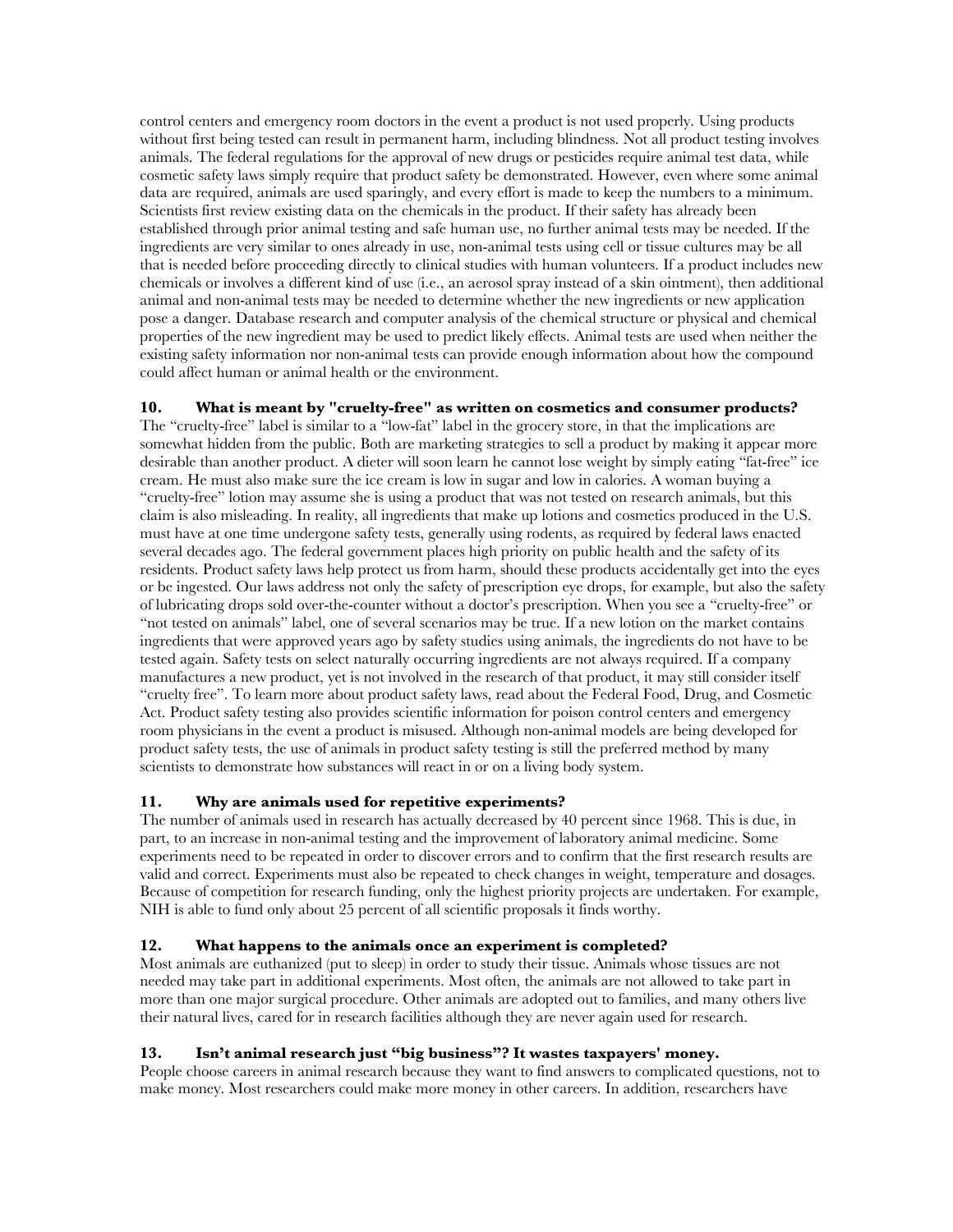chosen their field by a desire to help others and to relieve suffering. The payoff for research is not money but the treatments and cures that benefit both humans and animals. It is also a common misconception that animals are used because they offer a "cheap alternative" to non-animal techniques. The reverse is in fact true. Research animals are very expensive to purchase, house, feed, and care for. Computers and laboratories equipment would be much *less* expensive, and much *easier* to care for. All medical researchers want the numbers of animals needed for research to continue to decrease and to use as few animals as possible. Currently, however, their role is still crucial.

## **14. Animal research is not effective. Aren't people still dying of heart disease and cancer?**

People today are surviving many forms of heart disease and cancer that were fatal 50 years ago. Today, cancer survival is above 50 percent. And cancers can be cured, for example, leukemia and Hodgkin's disease. Vaccines for melanoma (skin cancer) are prolonging life. Drugs for high blood pressure and improved surgical procedures are saving millions of lives.

## **15. Why do veterinarians, who pledge to take care of sick animals, work with researchers who experiment on them?**

Veterinarians chose their career because of their concern for animals, and they are very involved in the care and treatment of laboratory animals. Consequently, laboratory animals are healthier and more comfortable. Lab animal veterinarians realize that the results of animal research improve the health of animals as well as humans.

## **16. How has animal research helped our pets and other animals?**

The same methods that have been developed to prevent and treat diseases in humans have improved the lives of countless animals. More than 80 medicines and vaccines developed for humans are now used to heal pets, farm animals and wildlife. Pets, livestock, and animals in zoos live longer, more comfortable, and healthier lives as a result of animal research. Animal research has helped develop animal vaccines to fight such animal diseases as rabies and distemper in dogs and cats, feline leukemia, infectious hepatitis virus, rabies, tetanus, treatments for heartworm, therapies for cholera in hogs and preventive techniques for tuberculosis in cattle, and influenza and encephalitis in horses. Where would animal care be today without vaccines against rabies, distemper, feline leukemia, tetanus, parvo virus, infectious hepatitis, and anthrax? Animals have been helped with treatments for artificial joints for dogs, treatments for pet cancer and pet heart disease, antibiotics for infection, and treatments for vitamin deficiency in animal diseases such as rickets. Techniques such as ultrasound and "CAT" scans are commonly used in veterinary medicine today. Animal research has helped preserve nearly extinct species, such as the California condor and the tamarins of Brazil due to new reproductive techniques being applied to endangered species. It has significantly contributed to programs of artificial insemination in species such as elephants, pandas, and other endangered species. In fact, according to *The New York Times*, "Nearly every medical procedure now done on humans is being used or studied for use at the nation's leading companion animal medical centers."

## **17. Does the use of chimpanzees in research threaten that population?**

Most of the non-human primates now used in research are specially bred for that purpose. Chimpanzees have not been imported into the U.S. for research purposes since the mid- 1970's. Today, the major threats to such animals in the wild are deforestation, land use and development - not research. Chimpanzees bred in captivity in the future may be the source for survival of some wild populations.

## **18. How many animals are used in research?**

The best source available estimates that 17 to 22 million animals are used annually in research and testing, according to the Office of Technology Assessment, U.S. Congress. Specially bred for laboratory testing, rats and mice account for 95 percent of all animals used in research. Less than one-quarter of one (.25) percent are non-human primates, and less than one half of one percent (.50) are dogs and cats. The remainder include rabbits, guinea pigs, sheep, pigs, fish and insects. Due to genetic research, laboratory animals can now be bred to mimic some human conditions, including tumors. Species that reproduce quickly and that have genomes that are very similar to humans are especially useful in understanding diseases and in finding treatments for them. Such animal models for human disease allow scientists to use fewer animals to derive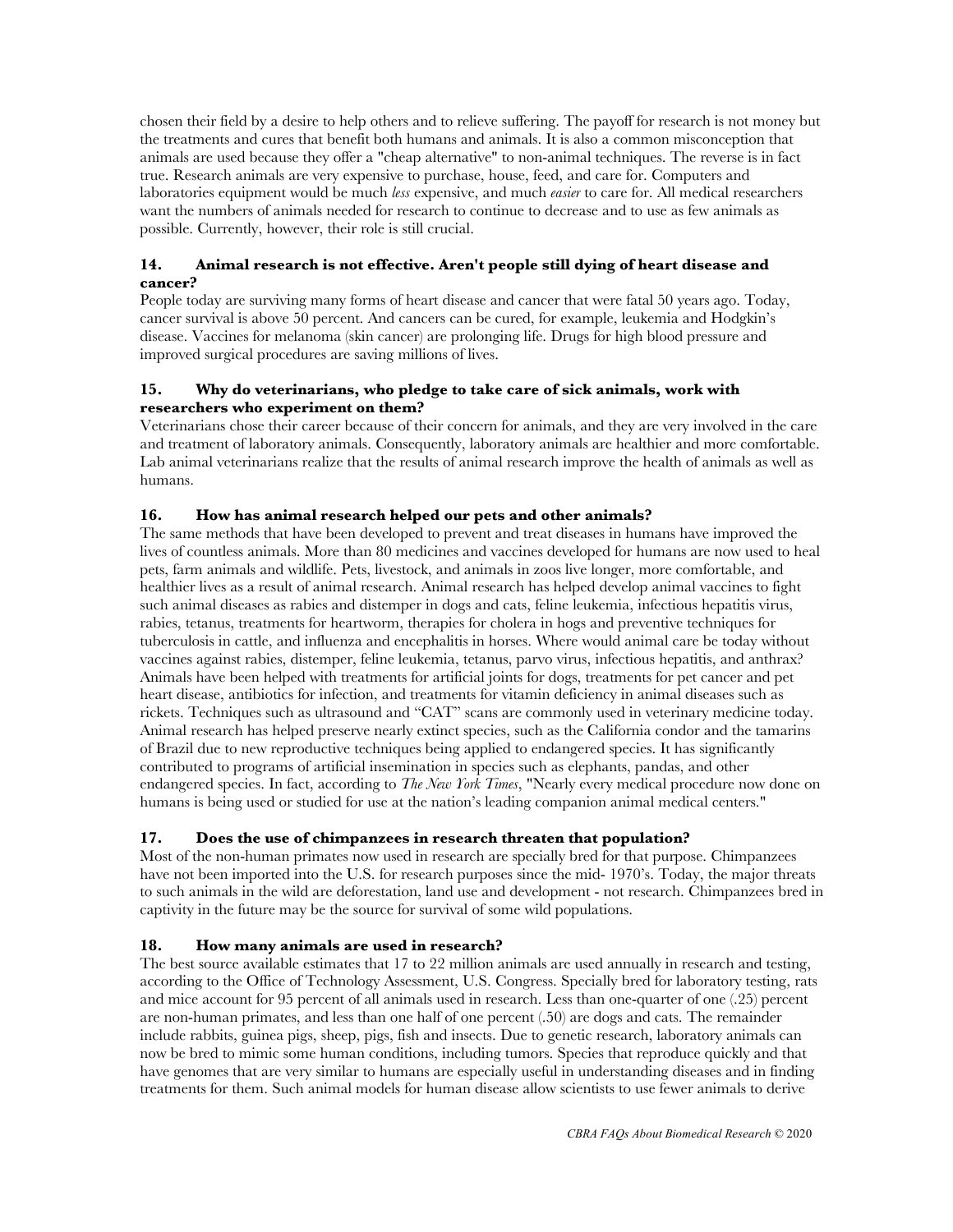more reliable and faster information than was ever before possible.

## **19. Where do scientists get their animals?**

Most scientists use animals that are specially bred for research. The animals most commonly used in research are rats, mice, and other rodents. These animals are bred for research, and scientists purchase them from animal breeders. Small numbers of other animals are used in research including pigs, sheep, other farm animals, dogs, cats, and primates. Dogs, cats, and primates comprise less than 1% of research animals, and there are special rules about obtaining them for research. For example, primates from threatened species may not be caught from the wild and must therefore come from breeding colonies. The use of primates, dogs, and cats in research is governed by the federal Animal Welfare Act (AWA). The AWA requires that those who sell dogs and cats for research must be licensed and requires that research animals be given proper care. According to the USDA, the number of dogs and cats in research in 1996 is 60% lower than in 1973, the first year these statistics were collected. Approximately 70% of the dogs and cats used in research are bred for research, and the remaining amount are "random source" animals. Researchers may buy purposebred animals from USDA-licensed breeders or raise them in their own breeding colonies. Purpose-bred animals tend to be young, share a common genetic background, and be small in size. These characteristics make them suitable for some kinds of research, but unsuitable for others. In particular, when scientists want to study heart disease, organ system failure, bone defects, or joint disorders, they need to use animals that are large, physiologically mature, or even elderly, and that represent a genetically diverse population. Every year, 6-10 million unwanted dogs and cats are killed in our nation's pounds. Less than 1% of these animals would be needed to provide the random-source dogs and cats required for medical research. The AWA permits scientists to obtain dogs and cats for research directly from pounds. Unfortunately, in many places, scientists cannot do so because animal activists have insisted on laws or policies forbidding this. In those cases, scientists must rely upon a second category of USDA-licensed dealers, who handle random-source animals. These dealers are allowed to purchase dogs and cats directly from their owners, from pounds, and from other USDA-licensed dealers. They must comply with special record-keeping and holding provisions to protect against pet theft and to give owners time to recover lost pets. The USDA is diligent about enforcing these provisions. USDA inspectors use dealer's records to check whether the person listed as the owner really did provide the animal. Over the last several years the USDA has issued steep fines against dealers whose records were incomplete or false, and several who were guilty of serious violations were put out of business. According to the March 1998 issue of the animal activist publication Animal People, these law enforcement efforts have "virtually halted thefts for laboratory use." No scientist would want to use someone's pet, and the Animal Welfare Act has numerous provisions to make certain that pet dogs and cats do not accidentally end up as research subjects.

## **20. What laws protect animals in research?**

Biomedical research, teaching, and testing are the subject of and controlled by an extensive system of laws, guidelines, and regulations that protect the welfare of laboratory animals in the United States. This extensive federal oversight includes the Animal Welfare Act (AWA), the Health Research Extension Act, and a series of other laws and policies from the various federal agencies involved in the U.S. research effort (EPA, FDA, NSF, etc.). In addition, many facilities and researchers may also be licensed by their state and/or international organizations, depending on the research and teaching they conduct, and the species involved. Some governmental officials even believe there are more laws the govern the use of animals in research than cover the use of human subjects in clinical trials.

The federal Animal Welfare Act (AWA) is the key law governing research with animals in the U.S. The AWA was first passed in 1966 and has been amended several times since (1970, 1976, 1985, and 1990). It mandates that all research facilities (with some exceptions discussed below) register with the U.S. Department of Agriculture (USDA). The Animal and Plant Health Inspection Service (APHIS) within the USDA is responsible for administering and enforcing the AWA and for making at least one unannounced inspection a year to each facility.

While the AWA covers the majority of research animals, it does not cover rats, mice, or birds. The Health Research Extension Act of 1985, however, made Public Health Service Policy the law, and the Public Health Service Policy specifically regulates the care and use of *all* vertebrate animals used in research, testing, and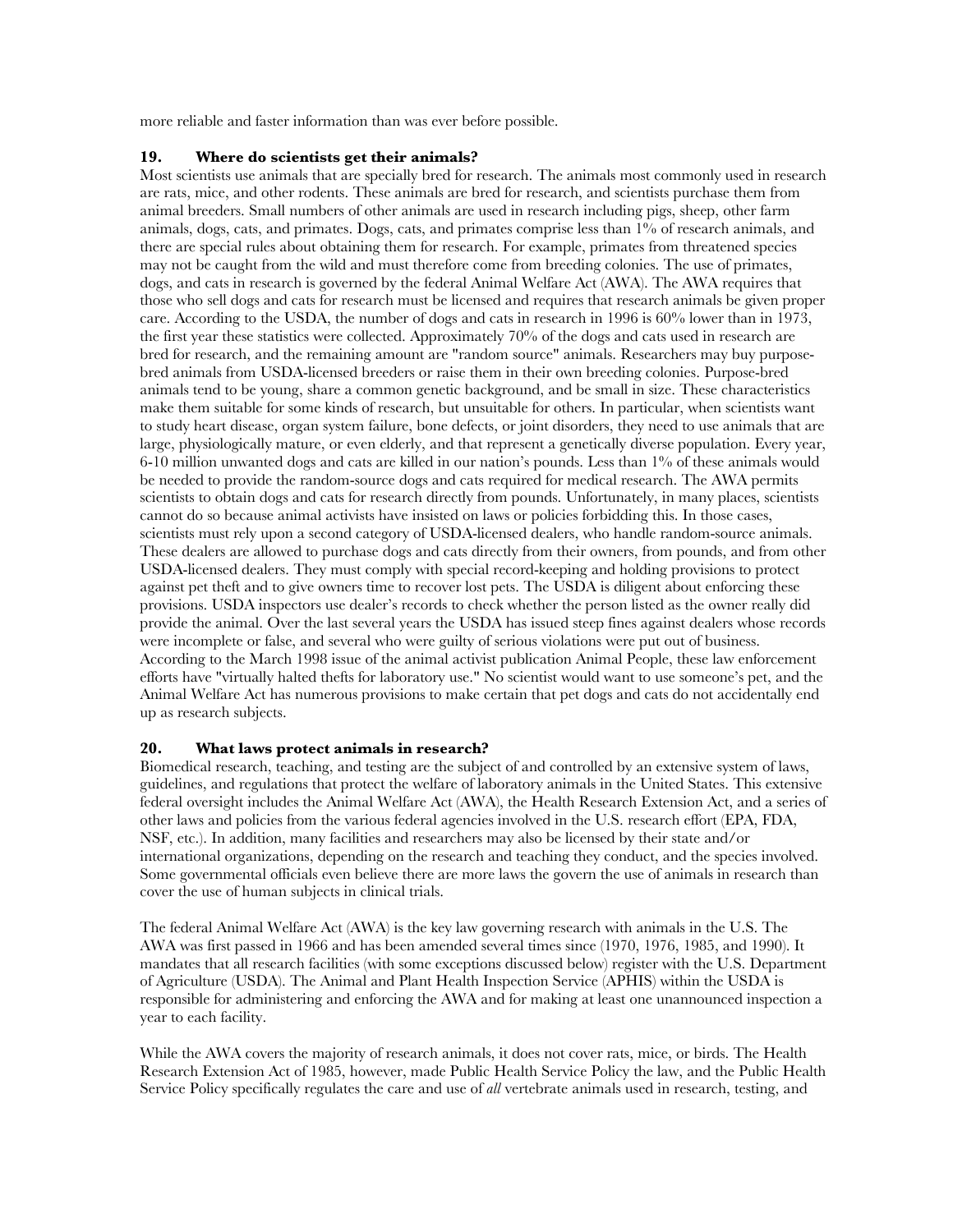education, *giving rodents and birds* the same protections given primates, cats, and dogs. In addition, the Health Research Extension Act requires all medical research funded through the National Institutes of Health (NIH) to conform to the Public Health Service (PHS) Policy on Humane Care and Use of Laboratory Animals. The NIH funds more than half of all medical research in the U.S.

The Office of Laboratory Animal Welfare (OLAW), in the National Institutes of Health (under HHS and PHS), significantly oversees laboratory animal care, maintenance, and use. The Institute of Laboratory Animal Resources (ILAR) under the National Academy of Sciences prepares the *Guide for Care and Use of Laboratory Animals* Most other federal funding agencies also require scientists to use the *Guide for the Care and Use of Laboratory Animals* to determine appropriate standards for animal care.

Research facilities that are registered with the USDA are not required to register with the State of California and other states, signifying the intent of the state to defer to federal regulatory authority in this area. In California, all facilities that are not PHS Assured (they receive no funding from the NIH) and do not have species regulated by the AWA, must register with the State of California. For those outside of California, please consult your specific state regulations as they pertain to research.

In addition to state and federal regulation, most research facilities seek voluntary accreditation by the Association for the Assessment and Accreditation of Laboratory Animal Care International (AAALAC), a private nonprofit organization that promotes the humane treatment of animals in science through a voluntary accreditation program administered by veterinarians specializing in laboratory animal medicine, among other experts. Accreditation is a complex process requiring months or years. Every aspect of an institution's facilities, policies, procedures, and personnel is examined in detail. One of the critical aspects to be considered is the program of veterinary care. Although AAALAC accreditation is voluntary, its benefits are so significant that accreditation is mandatory for all practical purposes in many situations. Some federal agencies, for example, require AAALAC accreditation of an institution to even apply for grants. OLAW has a separate and greatly simplified assurance procedure for accredited institutions.

## **21. What are some of the medical advances made as a result of using animals in research?**

The list is almost endless. Virtually every major medical advance in the past century has depended upon animal research. Some examples are: Vaccines against polio, diphtheria, mumps, measles, rubella, and smallpox; Open heart surgery; Kidney, liver, heart, lung, and pancreas transplantation; Antibiotics and medications for ulcers, mental illness, arthritis, asthma, epilepsy, and high blood pressure; Treatment for many forms of cancer including leukemia, lymphoma, breast cancer, and Hodgkin's disease; Development of artificial blood vessels; Measurements related to stroke recovery; "Clot buster" drugs used for the treatment of heart attack and stroke; Development of treatments for cystic fibrosis; Treatment for pneumonia and influenza; External filtration of blood for patients awaiting liver transplant; Advances in vaccine and therapy for HIV/AIDS In addition, many of the advances in veterinary medicine are the direct result of research with animals:; Rabies, heartworm, feline leukemia, and many other pharmaceutical products used to promote health in animals have been developed as a result of animal research; The parvovirus vaccine, routinely administered by veterinarians, has saved the lives of many dogs; Pacemakers for both humans and animals were developed through research on dogs; Research in reproductive physiology on animals has helped save certain species from possible extinction, like the African wild cat, the California condor, and the panda bear.

## **22. Why are increasing numbers of animals being sacrificed for research each year?**

Actually, the number of animals used in research has decreased in the past 20 to 25 years. Estimates for the reduction in the overall use of animals in research ranges from 20% to 50%. The number of dogs used in biomedical research has declined 67%, and the number of cats used in biomedical research has declined 63% since 1973. One of the primary reasons for this decline is the creation of computer programs and other research methods that are scientifically valid *alternatives* to animal research. There are still vital areas, however, of biomedical research for which these other research methods are unable to replace living organisms.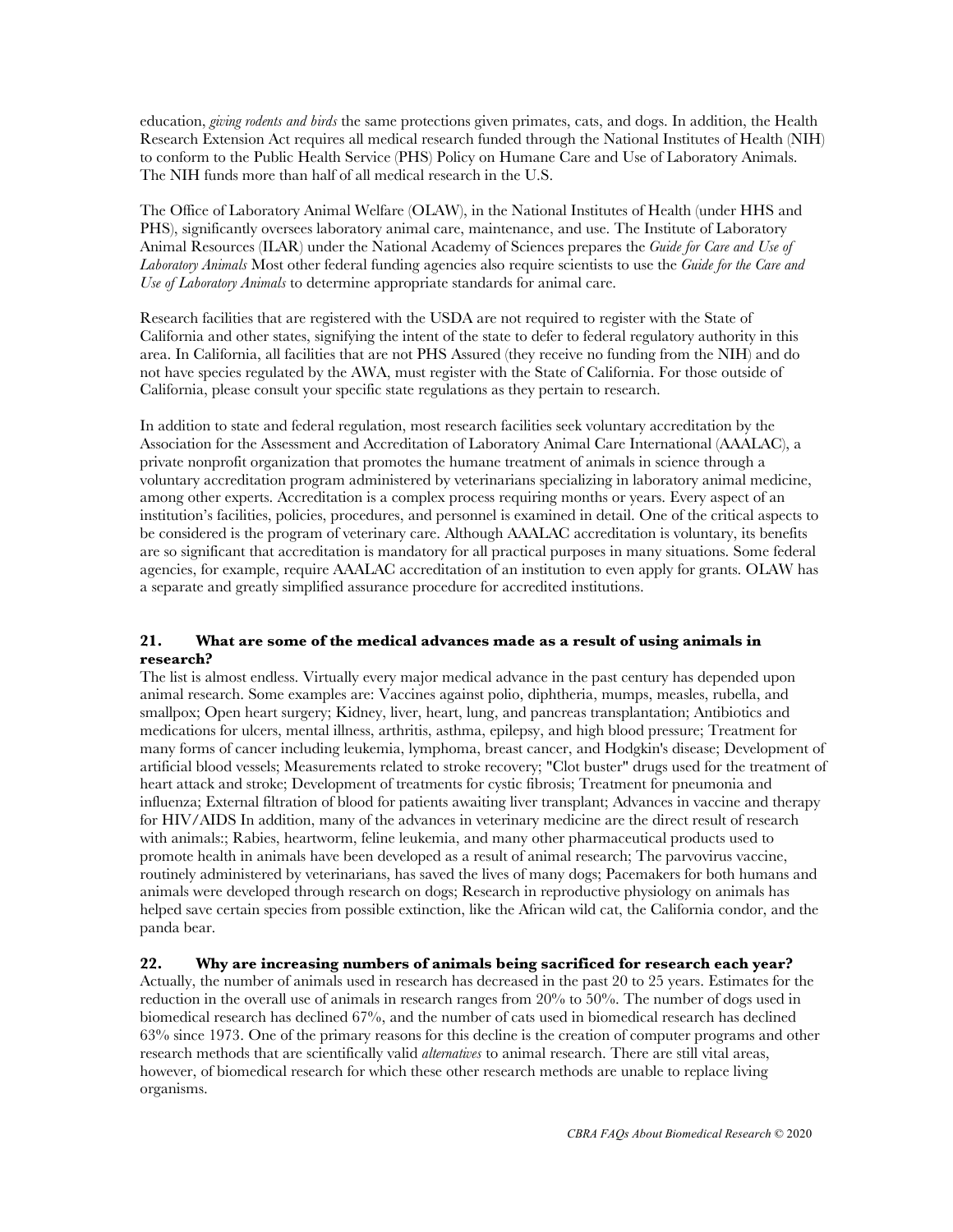## **23. Why do some people still experience side effects after a compound has been found safe in animals?**

Even after years of intensive study and a comprehensive evaluation of all the data, medicines sometimes cause unexpected side-effects in general use. Those who campaign against animal research frequently cite such side-effects as an argument against animal testing, but this is to misunderstand the careful step-by-step nature of the research process. No one expects animal studies to provide all the necessary information and final decisions are never made on the basis of animal tests alone. Rather, they enable researchers to move as close as possible to the human situation before a new medicine is tested and used in people. All medicines approved by the FDA, even those later found to have unexpected side effects, passed all the testing stages including non-animal, animal, and human trials. No amount of testing can guarantee to find all of the possible side-effects for every person who may take a medicine. A reaction which occurs at a rate of 1 in 100,000 people or even at a higher rate of 1 in 10,000 for instance, may not be seen until very large numbers of people use the medicine. On the other hand, no human being should ever be put at risk because of a reluctance to do the necessary and adequate testing on animals prior to human use.

## **24. Do researchers care about the animals they use?**

Researchers are no different from other people in their attitudes toward animals. Scientists are concerned about their research animals, both for humane reasons and because healthy test animals are necessary for valid research results. Stressed animals don't yield reliable data. In addition, the scientist's commitment to animal welfare means ensuring the well-being of his or her research animals. That is why researchers are constantly looking for ways to provide enrichment for animals in their care. This can something as simple as a food supplement or toys or it could means changing their enclosures to allow the animals to socialize.

## **25. Why test on animals instead of humans?**

Research on animals is in many cases an obligation. U.S. law *requires* pre-clinical trails of drugs and medical devices on animals *before* human trails are allowed. The FDA will not approve any such item for use in the general public *without* animal trials. No animal testing means no new drugs. In addition, international treaties and agreements require it as well. According to the Nuremburg Code, drawn up after World War II as a result of Nazi atrocities, any experiments on humans "should be designed and based on the results of animal experimentation." (The Nazis had outlawed animal experimentation but allowed experiments on Jews and asocial persons.) The Declaration of Helsinki, adopted in 1964 by the 18th World Medical Assembly and revised in 1975, also states that medical research on human subjects "should be based on adequately performed laboratory and animal experimentation."

It should be remembered, however, that not all compounds are tested on whole animals before being tested on human beings. In some instances, in vitro techniques are a perfectly suitable substitute for whole animals. For example, in vitro techniques might be used to determine whether a reformulated topical antibacterial ointment or sunscreen is likely to cause skin irritation in humans, and if so how much. If the compound passes the in vitro test, it might then be tested directly on humans without first using whole animal. Second, humans are used extensively in tests. Studies of this sort are called "clinical trials" and there are usually no fewer than three clinical trials prior to a compound being approved by the FDA. The first clinical trial is composed of a small group of volunteers. If the compound is shown to be safe and effective with this group, it is then tested in a second group that is larger than the first. If the results from the second group are positive, it then moves to the third clinical trial that usually involves a very large group of volunteers. It is only after passing through this extensive testing process that includes both human and animal testing that a compound will be approved by the FDA for general use.

There are, of course, philosophical and ethical issues to consider. On the most basic level, most us believe that it is important for medical doctors to understand the healthy body and diseases as well as other healthrelated conditions that can diminish our quality of life (trauma, aging, birth defects are some examples). In conducting research to further this understanding, the best model for research must be considered. Should we use whole living animals when acceptable alternatives exist? Most people would say no. And most people would say that it is unethical to use human beings as the initial experimental subjects for many types of basic research (especially those requiring invasive procedures), or for the initial "whole animal" tests of promising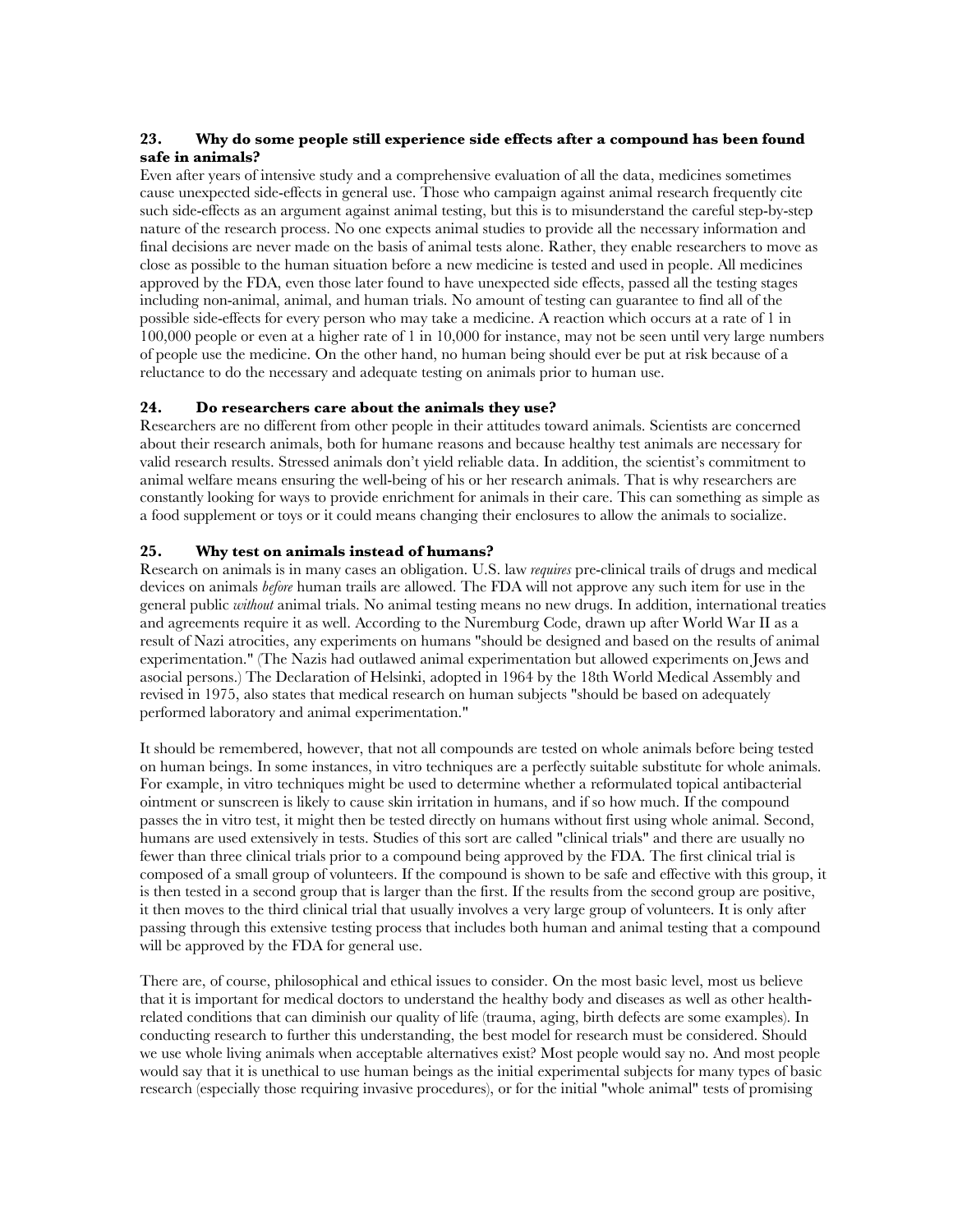compounds whose direct effects and side effects can not be predicted with reasonable confidence from in vitro studies alone. Even with the animal testing that takes place today, a recent survey reported in *Time* magazine (April 27, 2002) found that 79% of all those polled said people were "gambling with their health" when they participated in clinical trials.

## **26. How does laboratory animal research teach health professionals, medical professionals and scientists more than what is already known about the human body, injuries and diseases?**

There are striking similarities between the body systems of humans and various species of animals. For example, much of what we know about the immune system has come from studies with mice, and much of what we know about the heart and heart disease treatment and surgery has come from studies with dogs. In fact, virtually every major medical advance of the last century is due, in part, to research with animals. Laboratory animal testing is also required by our federal government to first provide necessary information that is then used to design studies using men, women and children as research subjects. It is important to gauge how a new drug or medical procedure will affect an entire living body system before using it on humans. All new medical devices, medical drugs and medical procedures must undergo a scientific peer review, plus a lengthy legal process of being tested with laboratory animals, followed by testing with people.

## **27. What role do veterinarians play in medical research with animals?**

Veterinarians, who have chosen their profession because of their concern for animals, are intimately involved in the care and treatment of laboratory animals. They realize that results of animal research improve the health of animals as well as the health of people. Many advances in veterinary medicine are the direct result of animal research. The Parvovirus vaccine has saved the lives of many dogs. Heart pacemakers for both humans and animals were developed through research using dogs. Studies on animal reproductive physiology have helped prevent certain endangered species from reaching extinction. Distemper vaccines, tested on Siberian polecats, resulted in the revitalization of the once disappearing black-footed ferret population. Veterinarians are also charged, by federal law, with the primary role of directing animal care and use programs for institutions that perform research with animals. The program must include the training of animal research scientists in the humane and responsible handling of research animals. The veterinarian also advises an internal review committee in the approval of all research protocols before animals may be studied. Staff under the veterinarian may include licensed veterinary medical technicians.

## **28. Are there any laws that prevent research animals from unnecessary pain during the research study?**

The use of research animals is strictly controlled, especially when there is the possibility of pain as a result of the study. The Animal Welfare Act was passed first in 1966 and has been amended a number of times since then. Animal comfort is addressed from birth through shipping, housing and feeding, the duration of the research study, and the animal's death. Clauses in the Act also address exercise for dogs and psychological well-being for primates. Each research institution must establish an animal care and use committee that includes a member of the general public, such as a local veterinarian, church minister, or employee of the Society for the Prevention of Cruelty for Animals. Membership on this committee must also include a veterinarian with specific experience in laboratory animal care. This committee reviews, approves (or disapproves), monitors, and inspects every research study to help ensure that animals are not subject to unnecessary pain and distress. Review committees are charged with keeping abreast with, and requiring research scientists to use, state-of-the-art methodology of preventing pain in laboratory animals. For instance, an animal that undergoes a surgical operation, according to approved study, is now given pain medication that will last after the surgical anesthetic has worn off and the animal wakes up. The animal is spared immediate post-operative pain, and also spared pain during the recovery period. In contrast, small animal veterinarians in private practice don't always give post-operative pain medication to a pet dog or cat that has just been spayed or neutered. In general, state-of-the-art procedures are introduced into laboratory animal medicine long before procedures become routine in private practice. Interestingly enough, research studies have also demonstrated that when animals do not feel pain, they provide more reliable scientific results.

## **29. What is the difference between "animal rights" and "animal welfare"?**

"Animal rights" is the belief that animals are not ours to use—for food, clothing, entertainment, or